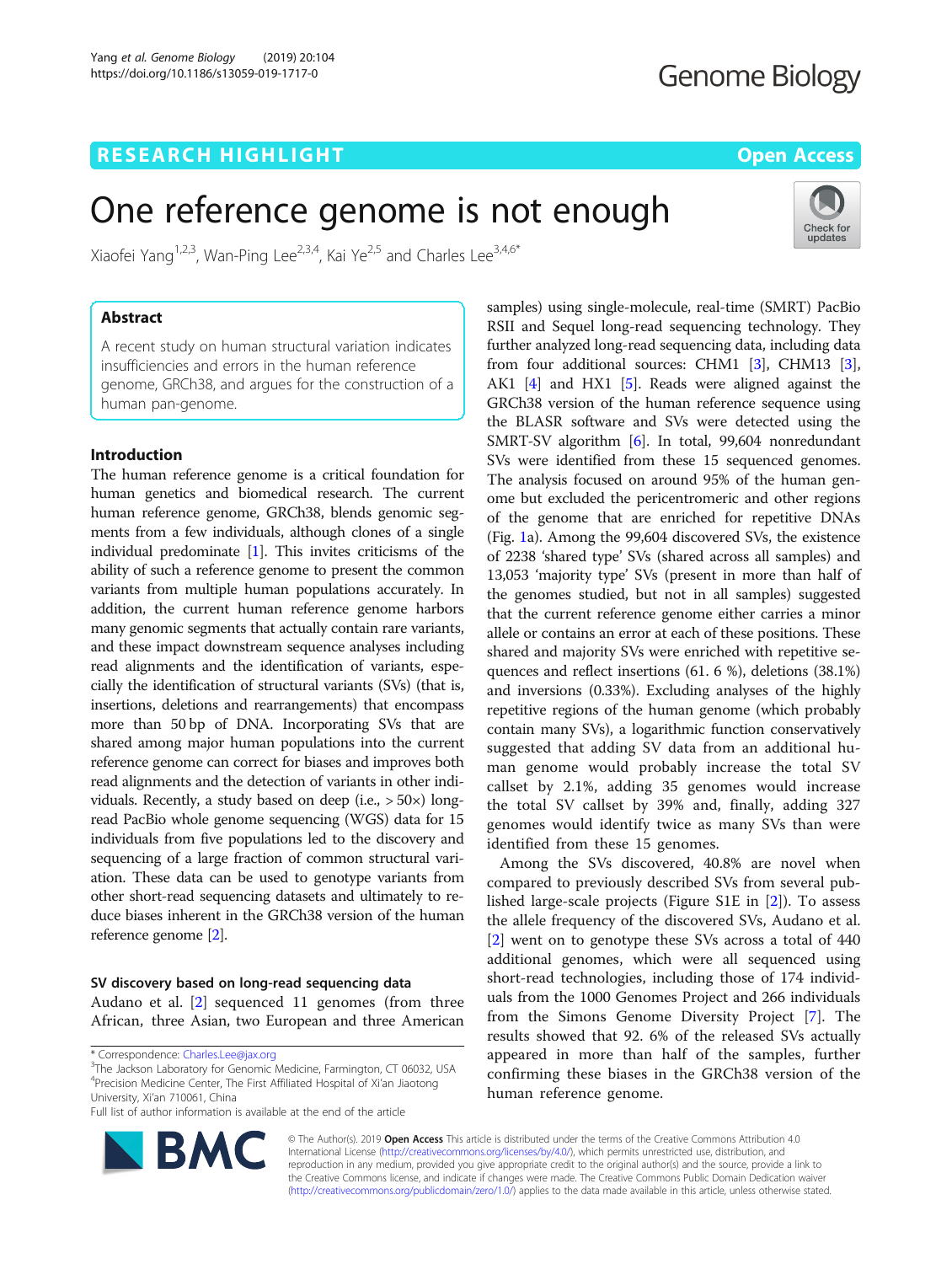<span id="page-1-0"></span>

## SVs enriched with tandem repeat sequences

Audano et al. [\[2](#page-2-0)] found that SVs are not randomly distributed across the genome, and in fact, there was as much as a nine-fold increase in SV density within the subtelomeric regions (the last 5 Mb) of human chromosomes. In addition, SVs in these subtelomeric regions were significantly enriched with tandem repeats, particularly for VNTRs (variable number of tandem repeats) and STRs (short tandem repeats), rather than retrotransposons (Fig. 1b). There was also a positive correlation between the abundance of STRs  $(R = 0.27)$  and VNTRs (particularly larger VNTRs;  $R = 0.48$ ) with known hotspots of meiotic double strand breaks (DSBs), suggesting a potential role for DSBs in the formation of SVs in these genomic regions.

#### SVs affect gene structures and regulatory elements

How do the discovered SVs interfere with gene expression? To address this question, Audano et al. [[2\]](#page-2-0) annotated the shared and majority SVs using RefSeq. The analysis showed that 7550 of these SVs intersect with gene regions (including coding regions, untranslated regions (UTRs), introns, and 2-kb flanking regions), and

1033 of these SVs intersect with known regulatory elements. Some of the SVs disrupted gene structures: 841 intersected RefSeq-annotated coding regions and 667 intersected RefSeq-annotated noncoding RNA regions. For example, a 1.6-kb insertion was located in the 5′ UTR of *UBEQ2L1* and extended into its promoter. In another case, a 1.06-kbp GC-rich insertion was located at the 3′ UTR of ADARB1 and incorporated motifs that may promote the formation of a quadruplex structure. Examples of SVs located in gene regulatory elements included a 1.2-kb and a 1.4-kb fragment inserted upstream of KDM6B and FGFR1OP, respectively. These insertions intersected with H3K4Me3 and H3K27Ac sites. Audano et al. [[2\]](#page-2-0) further investigated the impact of SVs on gene expression using RNA-seq data from 376 European cell lines and found that the expression of 411 genes was significantly associated with the discovered SVs.

# The discovered SVs can be helpful for re-constructing a canonical human reference genome

GRCh38 currently contains 819 gaps, including minor alleles or actual errors. Audano et al. [[2\]](#page-2-0) proposed that the SVs discovered in their work could be included to